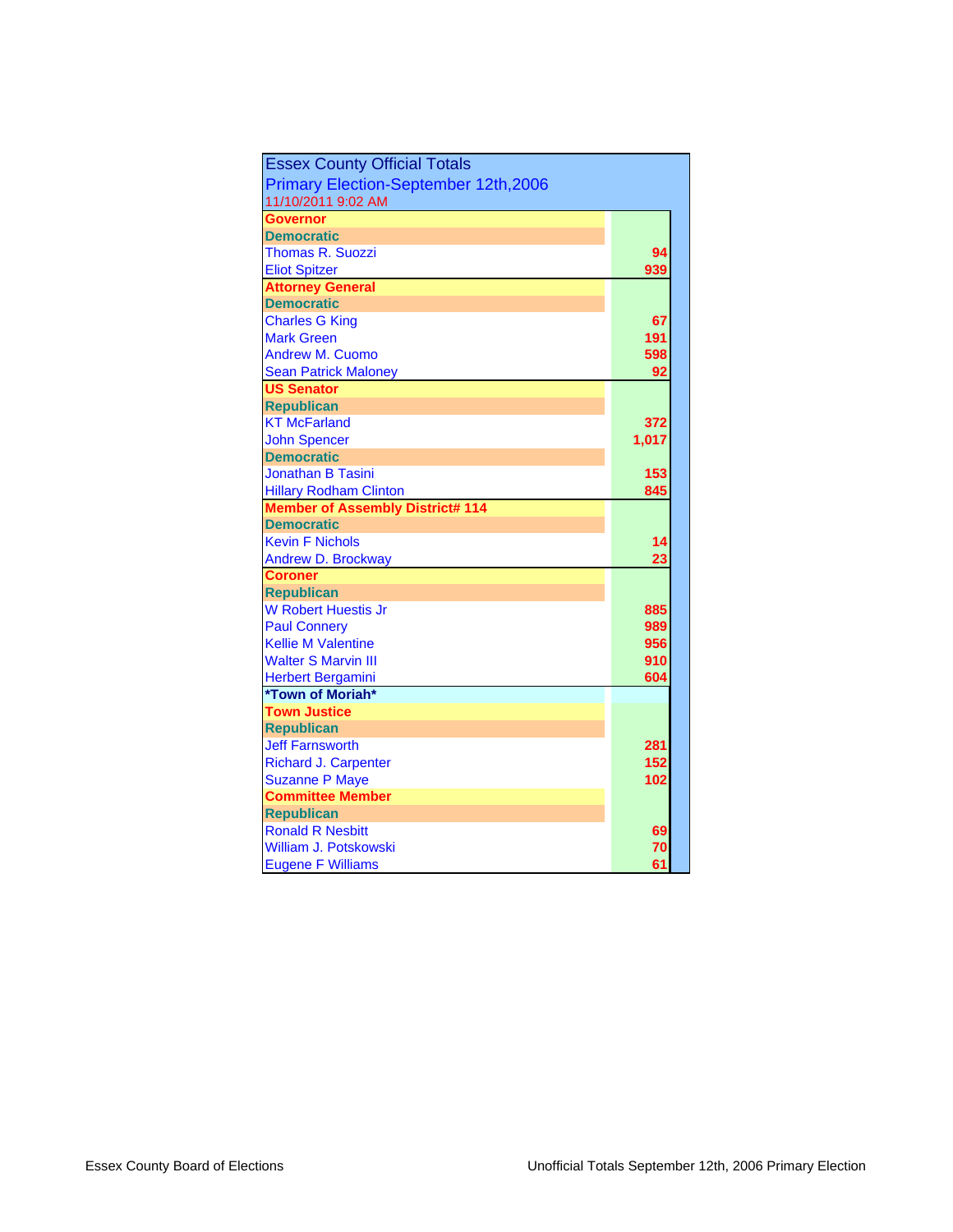| <b>CHESTERFIELD</b>           | <b>CROWN POINT</b>        | <b>ELIZABETHTOWN</b>          |                |
|-------------------------------|---------------------------|-------------------------------|----------------|
| <b>Governor</b>               | <b>Governor</b>           | <b>Governor</b>               |                |
| <b>Democratic</b>             | <b>Democratic</b>         | <b>Democratic</b>             |                |
| <b>Thomas R. Suozzi</b>       | 9 Thomas R. Suozzi        | 2 Thomas R. Suozzi            | $\Omega$       |
| <b>Eliot Spitzer</b>          | 53 Eliot Spitzer          | 24 Eliot Spitzer              | 19             |
| <b>Attorney General</b>       | <b>Attorney General</b>   | <b>Attorney General</b>       |                |
| <b>Democratic</b>             | <b>Democratic</b>         | <b>Democratic</b>             |                |
| <b>Charles G King</b>         | <b>7 Charles G King</b>   | 4 Charles G King              |                |
| <b>Mark Green</b>             | 9 Mark Green              | <b>5 Mark Green</b>           | 5              |
| <b>Andrew M. Cuomo</b>        | 32 Andrew M. Cuomo        | 9 Andrew M. Cuomo             | 13             |
| <b>Sean Patrick Maloney</b>   | 10 Sean Patrick Maloney   | <b>5 Sean Patrick Maloney</b> | $\mathbf{0}$   |
| <b>US Senator</b>             | <b>US Senator</b>         | <b>US Senator</b>             |                |
| <b>Republican</b>             | <b>Republican</b>         | <b>Republican</b>             |                |
| <b>KT McFarland</b>           | <b>15 KT McFarland</b>    | <b>12 KT McFarland</b>        | 17             |
| <b>John Spencer</b>           | 27 John Spencer           | 38 John Spencer               | 33             |
| <b>Democratic</b>             | <b>Democratic</b>         | <b>Democratic</b>             |                |
| <b>Jonathan B Tasini</b>      | 16 Jonathan B Tasini      | 3 Jonathan B Tasini           | 11             |
| <b>Hillary Rodham Clinton</b> | 44 Hillary Rodham Clinton | 23 Hillary Rodham Clinton     | $\overline{7}$ |
| <b>Coroner</b>                | <b>Coroner</b>            | <b>Coroner</b>                |                |
| <b>Republican</b>             | <b>Republican</b>         | <b>Republican</b>             |                |
| <b>W Robert Huestis Jr</b>    | 27 W Robert Huestis Jr    | 42 W Robert Huestis Jr        | 38             |
| <b>Paul Connery</b>           | 25 Paul Connery           | <b>48 Paul Connery</b>        | 42             |
| <b>Kellie M Valentine</b>     | 29 Kellie M Valentine     | <b>39 Kellie M Valentine</b>  | 35             |
| <b>Walter S Marvin III</b>    | 26 Walter S Marvin III    | 35 Walter S Marvin III        | 43             |
| <b>Herbert Bergamini</b>      | 14 Herbert Bergamini      | 16 Herbert Bergamini          | 36             |

| <b>ESSEX</b>                  | <b>JAY</b>                    | <b>KEENE</b>                  |                         |
|-------------------------------|-------------------------------|-------------------------------|-------------------------|
| <b>Governor</b>               | <b>Governor</b>               | <b>Governor</b>               |                         |
| <b>Democratic</b>             | <b>Democratic</b>             | <b>Democratic</b>             |                         |
| <b>Thomas R. Suozzi</b>       | 4 Thomas R. Suozzi            | 6 Thomas R. Suozzi            | 5                       |
| <b>Eliot Spitzer</b>          | 29 Eliot Spitzer              | 59 Eliot Spitzer              | 84                      |
| <b>Attorney General</b>       | <b>Attorney General</b>       | <b>Attorney General</b>       |                         |
| <b>Democratic</b>             | <b>Democratic</b>             | <b>Democratic</b>             |                         |
| <b>Charles G King</b>         | 1 Charles G King              | 3 Charles G King              | $\overline{\mathbf{2}}$ |
| <b>Mark Green</b>             | <b>6 Mark Green</b>           | <b>13 Mark Green</b>          | 20 <sub>l</sub>         |
| <b>Andrew M. Cuomo</b>        | 24 Andrew M. Cuomo            | 42 Andrew M. Cuomo            | 55                      |
| <b>Sean Patrick Maloney</b>   | <b>0</b> Sean Patrick Maloney | <b>6 Sean Patrick Maloney</b> | $\overline{2}$          |
| <b>US Senator</b>             | <b>US Senator</b>             | <b>US Senator</b>             |                         |
| <b>Republican</b>             | <b>Republican</b>             | <b>Republican</b>             |                         |
| <b>KT McFarland</b>           | <b>18 KT McFarland</b>        | <b>7 KT McFarland</b>         | 9                       |
| <b>John Spencer</b>           | 29 John Spencer               | 38 John Spencer               | 30                      |
| <b>Democratic</b>             | <b>Democratic</b>             | <b>Democratic</b>             |                         |
| <b>Jonathan B Tasini</b>      | 6 Jonathan B Tasini           | 10 Jonathan B Tasini          | 12 <sub>2</sub>         |
| <b>Hillary Rodham Clinton</b> | 25 Hillary Rodham Clinton     | 53 Hillary Rodham Clinton     | 73                      |
| <b>Coroner</b>                | <b>Coroner</b>                | <b>Coroner</b>                |                         |
| <b>Republican</b>             | <b>Republican</b>             | <b>Republican</b>             |                         |
| <b>W Robert Huestis Jr</b>    | 38 W Robert Huestis Jr        | 34 W Robert Huestis Jr        | 20 <sub>l</sub>         |
| <b>Paul Connery</b>           | <b>33 Paul Connery</b>        | <b>30 Paul Connery</b>        | 24 <sub>1</sub>         |
| <b>Kellie M Valentine</b>     | 28 Kellie M Valentine         | 25 Kellie M Valentine         | 24                      |
| <b>Walter S Marvin III</b>    | <b>40 Walter S Marvin III</b> | 28 Walter S Marvin III        | 35                      |
| <b>Herbert Bergamini</b>      | 22 Herbert Bergamini          | 28 Herbert Bergamini          | 33                      |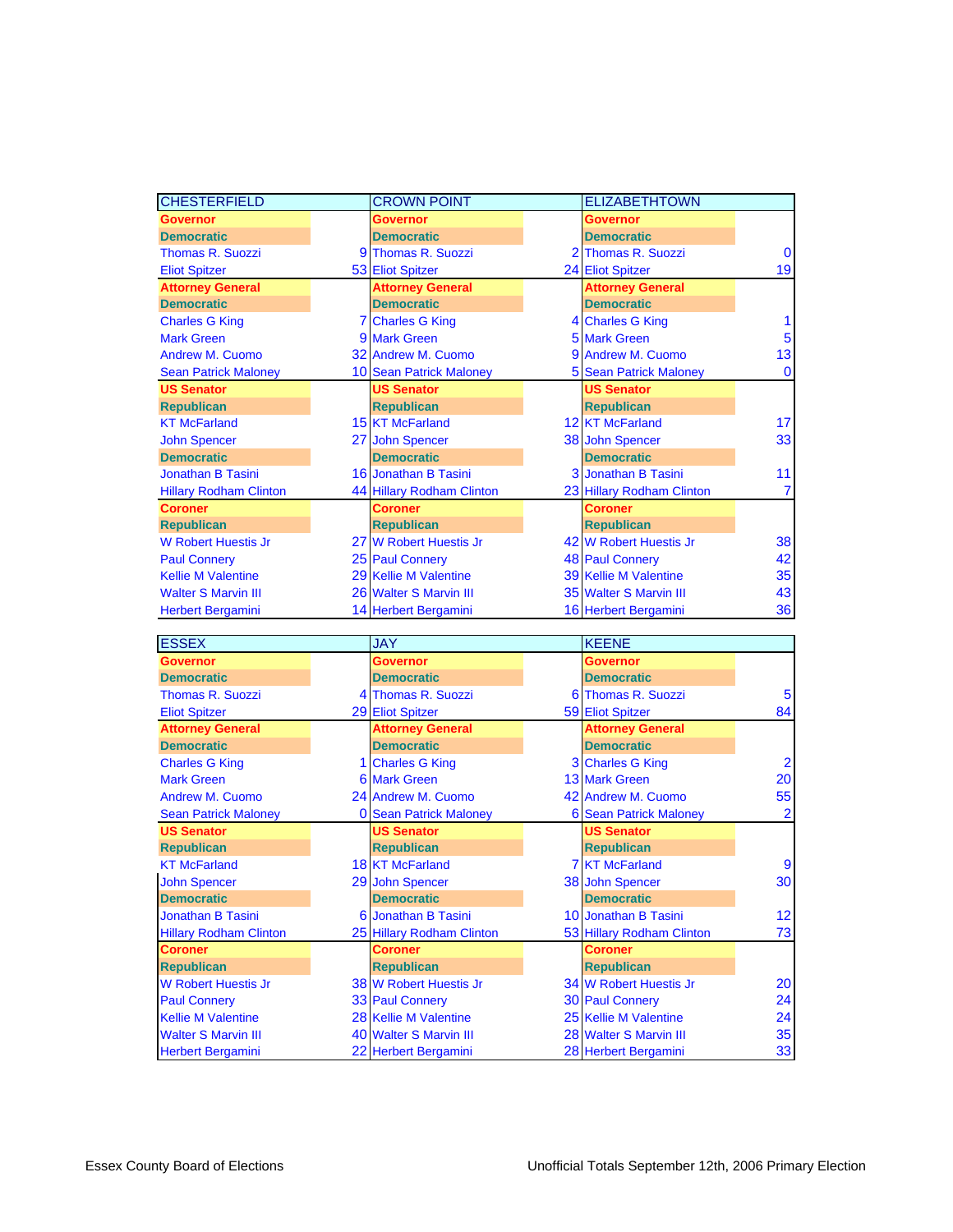| <b>LEWIS</b>                                           |   | <b>MINERVA</b>                                 | <b>MORIAH</b>                                   |                              |
|--------------------------------------------------------|---|------------------------------------------------|-------------------------------------------------|------------------------------|
| <b>Governor</b>                                        |   | <b>Governor</b>                                | <b>Governor</b>                                 |                              |
| <b>Democratic</b>                                      |   | <b>Democratic</b>                              | <b>Democratic</b>                               |                              |
| Thomas R. Suozzi                                       |   | 1 Thomas R. Suozzi                             | 11 Thomas R. Suozzi                             | 12                           |
| <b>Eliot Spitzer</b>                                   |   | 10 Eliot Spitzer                               | <b>56 Eliot Spitzer</b>                         | 88                           |
| <b>Attorney General</b>                                |   | <b>Attorney General</b>                        | <b>Attorney General</b>                         |                              |
| <b>Democratic</b>                                      |   | <b>Democratic</b>                              | <b>Democratic</b>                               |                              |
| <b>Charles G King</b>                                  |   | <b>0</b> Charles G King                        | 9 Charles G King                                | 7                            |
| <b>Mark Green</b>                                      |   | 2 Mark Green                                   | 20 Mark Green                                   | 10                           |
| Andrew M. Cuomo                                        |   | 5 Andrew M. Cuomo                              | 31 Andrew M. Cuomo                              | 53                           |
| <b>Sean Patrick Maloney</b>                            |   | 3 Sean Patrick Maloney                         | 4 Sean Patrick Maloney                          | 10                           |
| <b>US Senator</b>                                      |   | <b>US Senator</b>                              | <b>US Senator</b>                               |                              |
| <b>Republican</b>                                      |   | <b>Republican</b>                              | <b>Republican</b>                               |                              |
| <b>KT McFarland</b>                                    |   | 14 KT McFarland                                | <b>4 KT McFarland</b>                           | 99                           |
| <b>John Spencer</b>                                    |   | 26 John Spencer                                | 20 John Spencer                                 | 305                          |
| <b>Democratic</b>                                      |   | <b>Democratic</b>                              | <b>Democratic</b>                               |                              |
| <b>Jonathan B Tasini</b>                               |   | <b>Jonathan B Tasini</b>                       | 8 Jonathan B Tasini                             | 13                           |
| <b>Hillary Rodham Clinton</b>                          |   | 8 Hillary Rodham Clinton                       | 54 Hillary Rodham Clinton                       | 79                           |
| <b>Coroner</b>                                         |   | <b>Coroner</b>                                 | Coroner                                         |                              |
| <b>Republican</b>                                      |   | <b>Republican</b>                              | <b>Republican</b>                               |                              |
| <b>W Robert Huestis Jr</b>                             |   | 30 W Robert Huestis Jr                         | 14 W Robert Huestis Jr                          | 221                          |
| <b>Paul Connery</b>                                    |   | 29 Paul Connery                                | <b>16 Paul Connery</b>                          | 262                          |
| <b>Kellie M Valentine</b>                              |   | 35 Kellie M Valentine                          | 14 Kellie M Valentine                           | 360                          |
| <b>Walter S Marvin III</b>                             |   | <b>38 Walter S Marvin III</b>                  | 12 Walter S Marvin III                          | 238                          |
| <b>Herbert Bergamini</b>                               |   | 18 Herbert Bergamini                           | 13 Herbert Bergamini                            | 88                           |
|                                                        |   |                                                |                                                 |                              |
|                                                        |   |                                                |                                                 |                              |
| <b>NEWCOMB</b>                                         |   | <b>NORTH ELBA</b>                              | <b>NORTH HUDSON</b>                             |                              |
| <b>Governor</b>                                        |   | <b>Governor</b>                                | <b>Governor</b>                                 |                              |
| <b>Democratic</b>                                      |   | <b>Democratic</b>                              | <b>Democratic</b>                               |                              |
| <b>Thomas R. Suozzi</b>                                |   | 1 Thomas R. Suozzi                             | 15 Thomas R. Suozzi                             |                              |
| <b>Eliot Spitzer</b>                                   |   | 52 Eliot Spitzer                               | <b>185 Eliot Spitzer</b>                        | 6                            |
| <b>Attorney General</b>                                |   | <b>Attorney General</b>                        | <b>Attorney General</b>                         |                              |
| <b>Democratic</b>                                      |   | <b>Democratic</b>                              | <b>Democratic</b>                               |                              |
| <b>Charles G King</b>                                  |   | 3 Charles G King                               | 10 Charles G King                               |                              |
| <b>Mark Green</b>                                      |   | <b>10 Mark Green</b>                           | 40 Mark Green                                   |                              |
| <b>Andrew M. Cuomo</b>                                 |   | 36 Andrew M. Cuomo                             | 111 Andrew M. Cuomo                             |                              |
| <b>Sean Patrick Maloney</b>                            | 3 | <b>Sean Patrick Maloney</b>                    | <b>24 Sean Patrick Maloney</b>                  |                              |
| <b>US Senator</b>                                      |   | <b>US Senator</b>                              | <b>US Senator</b>                               |                              |
| <b>Republican</b>                                      |   | <b>Republican</b>                              | <b>Republican</b>                               |                              |
| <b>KT McFarland</b>                                    |   | 4 KT McFarland                                 | 35 KT McFarland                                 | 6                            |
| <b>John Spencer</b>                                    |   | 19 John Spencer                                | 126 John Spencer                                |                              |
| <b>Democratic</b>                                      |   | <b>Democratic</b>                              | <b>Democratic</b>                               |                              |
| Jonathan B Tasini                                      |   | 8 Jonathan B Tasini                            | 27 Jonathan B Tasini                            |                              |
| <b>Hillary Rodham Clinton</b>                          |   | 47 Hillary Rodham Clinton                      | 170 Hillary Rodham Clinton                      |                              |
| <b>Coroner</b>                                         |   | <b>Coroner</b>                                 | <b>Coroner</b>                                  |                              |
| <b>Republican</b>                                      |   | <b>Republican</b>                              | <b>Republican</b>                               |                              |
| <b>W Robert Huestis Jr</b>                             |   | 15 W Robert Huestis Jr                         | 79 W Robert Huestis Jr                          | 12<br>$\mathbf 0$<br>6<br>11 |
| <b>Paul Connery</b>                                    |   | 22 Paul Connery                                | 84 Paul Connery                                 |                              |
| <b>Kellie M Valentine</b>                              |   | 15 Kellie M Valentine                          | 77 Kellie M Valentine                           | 11                           |
| <b>Walter S Marvin III</b><br><b>Herbert Bergamini</b> |   | 14 Walter S Marvin III<br>10 Herbert Bergamini | 89 Walter S Marvin III<br>120 Herbert Bergamini | 18<br>13<br>$\pmb{8}$        |